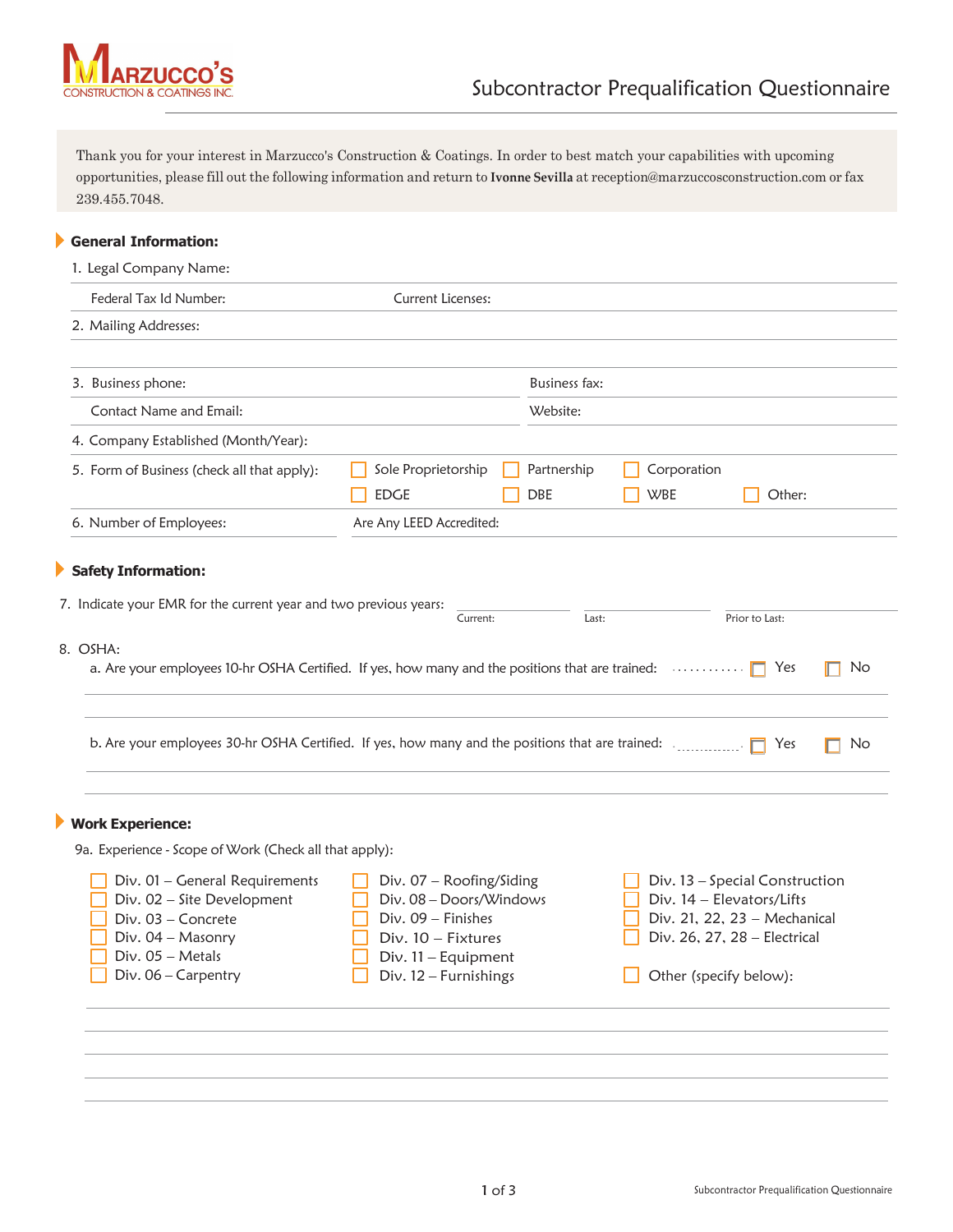### 9b. Experience - Overall:

Of the scope of work from question 9a., please complete the following information for further evaluation. (You may use the "Additional Blank Pages" at the end of this form)

| Division/Trade: | Business Name Under Which Trade is/was Performed:   Years Performing Trade Under this Name: |  |
|-----------------|---------------------------------------------------------------------------------------------|--|
|                 |                                                                                             |  |
|                 |                                                                                             |  |
|                 |                                                                                             |  |
|                 |                                                                                             |  |

#### 9c. Experience - Completed Projects:

List five (3) most recent and similar projects completed, starting from the most recent completion date. You may include projects where the bidder (your company) and subcontractor were subcontractors.

### **Regulatory / Contractual:**

#### 10. Recent Occurrences:

If relevant to your company, include an explanation of all occurrences from the list below that have taken place in the last 5 years, or indicate "no" if irrelevant. (You may use the "Additional Blank Pages" at the end of this form, as needed) Provide sufficient and appropriate detail information such as "project name, owner, contact person and contact phone number, and amount of contract, etc."

| $\bullet$ | If yes, include a brief explanation of each.                                                                                                           | No  |
|-----------|--------------------------------------------------------------------------------------------------------------------------------------------------------|-----|
| $\bullet$ | Any judgments, claims or suits pending or outstanding against a client or general contractor? $\cdots$<br>If yes, include a brief explanation of each. |     |
| $\bullet$ | If yes, please include list of violations, status, and fine amount.                                                                                    | No. |

#### **Company Insurance & Certificates**

The following information is required by Marzucco's Construction in order to qualify your bid and enter into a contract agreement.

#### 13. Required Information:

- □ Workers Compensation: 1 million minimum coverage
- □ General Liability: 2 million minimum coverage
- □ We require Marzucco's Construction & Coatings to be listed as additionally Insured
- □ Business Licenses
- □ Completed Subcontractor Pre-Qualification Form
- □ Safety Manual
- □ W-9